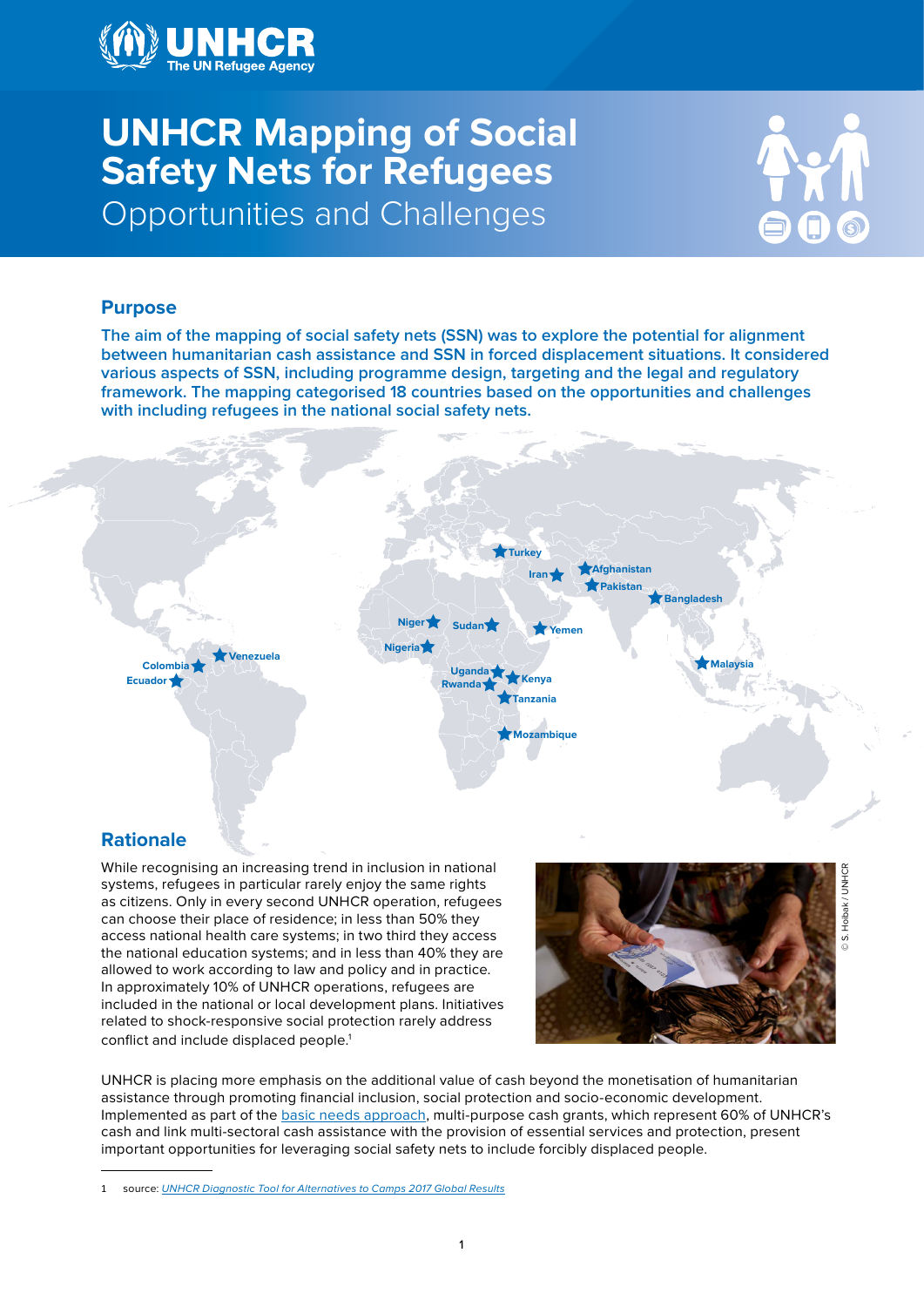# **Key findings**

#### **Opportunities Challenges**

- Growing opportunities for inclusion of displaced people in national social protection systems.
- The mapping found that inclusion can happen in 4 countries; may be possible in 10 countries; and will be challenging in the near future in 4 countries.
- In 6 countries, UNHCR's cash assistance was to some extent aligned with the government's in terms of targeting, transfer mechanisms, transfer value and monitoring.
- The interest in funding SSN in forced displacement contexts is growing among external stakeholders, notably as a potential exit strategy from humanitarian assistance and a more efficient means of managing protracted displacement.
- The Global Compact on Refugees and the World Bank IDA 18 Refugee and Host Community Sub-Window provide opportunities for enhancing SSN for refugees.
- Refugees are increasingly accessing national services in certain contexts.

- The majority of national social safety nets are not accessible to non-nationals. When refugees are granted partial access to SSN, full access is often limited due to restrictive legal frameworks.
- Governments rarely have capacity, tools and processes in place that can adapt to the impacts of mass displacement shocks.
- Complex targeting, across multiple safety nets, coordinated by numerous ministries make data analysis, accountability and coordination challenging.
- Funding of humanitarian and government safety nets often differ in terms of duration, political requirements, objectives and conditions, making alignment challenging.
- Refugees do not always have access to national services.

|             | Legal and regulatory<br>context | Alignment of SSN<br>and humanitarian<br>objectives | <b>SSN</b> transfer<br>design can be<br>adapted to adress<br>emergency needs for<br>displacement | Targeting criteria<br>align or can be<br>adapted to include<br>the most vulnerable<br>populations | SSN coverage<br>includes areas likely<br>to be affected by<br>displacement/can<br>be scaled up during<br>crisis |
|-------------|---------------------------------|----------------------------------------------------|--------------------------------------------------------------------------------------------------|---------------------------------------------------------------------------------------------------|-----------------------------------------------------------------------------------------------------------------|
| Afghanistan |                                 |                                                    |                                                                                                  |                                                                                                   |                                                                                                                 |
| Bangladesh  |                                 |                                                    |                                                                                                  |                                                                                                   |                                                                                                                 |
| Colombia    |                                 |                                                    |                                                                                                  |                                                                                                   |                                                                                                                 |
| Ecuador     |                                 |                                                    |                                                                                                  |                                                                                                   |                                                                                                                 |
| Iran        |                                 |                                                    |                                                                                                  |                                                                                                   |                                                                                                                 |
| Kenya       |                                 |                                                    |                                                                                                  |                                                                                                   |                                                                                                                 |
| Malaysia    |                                 |                                                    |                                                                                                  |                                                                                                   |                                                                                                                 |
| Mozambique  |                                 |                                                    |                                                                                                  |                                                                                                   |                                                                                                                 |
| Niger       |                                 |                                                    |                                                                                                  |                                                                                                   |                                                                                                                 |
| Nigeria     |                                 |                                                    |                                                                                                  |                                                                                                   |                                                                                                                 |
| Pakistan    |                                 |                                                    |                                                                                                  |                                                                                                   |                                                                                                                 |
| Rwanda      |                                 |                                                    |                                                                                                  |                                                                                                   |                                                                                                                 |
| Sudan       |                                 |                                                    |                                                                                                  |                                                                                                   |                                                                                                                 |
| Tanzania    |                                 |                                                    |                                                                                                  |                                                                                                   |                                                                                                                 |
| Turkey      |                                 |                                                    |                                                                                                  |                                                                                                   |                                                                                                                 |
| Uganda      |                                 |                                                    |                                                                                                  |                                                                                                   |                                                                                                                 |
| Venezuela   |                                 |                                                    |                                                                                                  |                                                                                                   |                                                                                                                 |
| Yemen       |                                 |                                                    |                                                                                                  |                                                                                                   |                                                                                                                 |

**Snapshot of country-based findings**

Darker cells correspond to higher opportunities for inclusion of diplaced persons in SSN

The mapping looked specifically at cash-based social safety nets targeting households or individuals, including conditional cash transfer, unconditional cash transfer, conditional food/ in-kind transfer, unconditional food/ in- kind transfer, cash for work, family allowance, child allowance, non-contributory pension, non-contributory disability benefit, housing / utility subsidies and fee waivers for health and education.

The table above is a snapshot of a wide range of indicators that the mapping assessed. Country-based work is essential to further assess and develop the opportunities identified in each context. For more information on the assessment or on UNHCR and social safety nets, please contact hqcash@unhcr.org.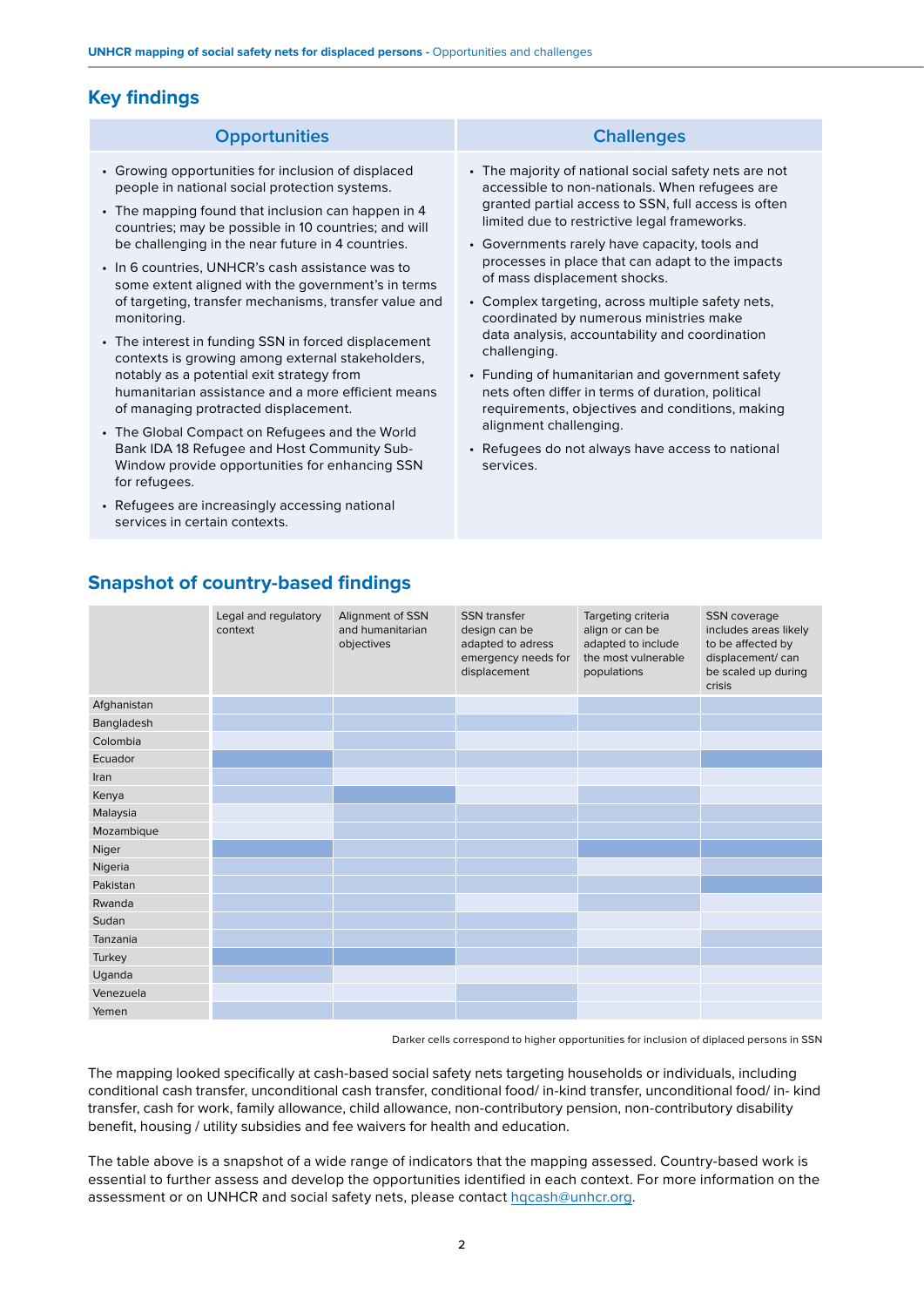# **UNHCR and social protection**

UNHCR engages in social protection with the aim to protect refugees and others of concern. UNHCR has provided humanitarian social safety nets to refugees and supported access to national social security systems for over 50 years, in line with the 1951 Convention on Refugees and the 2016 New York Declaration for Refugees and Migrants. UNHCR engages in social protection as a means to contribute to the SDGs, notably to the commitments to *leave no one behind* and extend social protection coverage for all, including displaced people.

To support international protection and solutions for forcibly displaced people, UNHCR uses social protection to help provide predictable cash and in-kind assistance, and access to social services and decent work opportunities. This is done in partnerships with governments, development actors, the private sector and humanitarian and other partners. Increasingly, UNHCR will work to extend shock-responsive social safety nets to include forcibly displaced people whilst helping to protect national social safety nets from the impact of mass displacement.

UNHCR can support governments and partners to strengthen their capacity in terms of civil registration, protecting refugee rights and support to essential services. UNHCR implements social protection and other sustainable programmes through the [Comprehensive Refugee Response Framework,](http://www.unhcr.org/comprehensive-refugee-response-framework-crrf.html) the *[Policy on Alternatives to Camps](http://www.unhcr.org/protection/statelessness/5422b8f09/unhcr-policy-alternatives-camps.html)* and the global strategies on [health,](http://www.unhcr.org/protection/health/530f12d26/global-strategy-public-health-unhcr-strategy-2014-2018-public-health-hiv.html) [education,](http://www.unhcr.org/protection/operations/5149ba349/unhcr-education-strategy-2012-2016.html) [child protection,](http://www.refworld.org/docid/4fe875682.html) [livelihoods](http://www.unhcr.org/protection/livelihoods/530f107b6/global-strategy-livelihoods.html) and [shelter.](http://www.unhcr.org/protection/livelihoods/530f13aa9/global-strategy-settlement-shelter.html)



For example, UNHCR operations are enrolling refugees in safety net programmes in Ecuador, Costa Rica, Brazil, Bolivia, Trinidad and Tobago, Venezuela and South Africa. UNHCR operations in Senegal, Nigeria, Ghana, Togo, Benin, Mali, Burkina Faso, Rwanda, Kenya, Djibouti and Iran support the enrolment of refugees into national health insurance schemes (or with the private sector in the case of Malaysia) whilst downscaling humanitarian support as people are increasingly able to pay into health insurance schemes.

UNHCR promotes an enabling protection environment where the legal, policy and administrative framework of the host country provides refugees with freedom of movement and residence, permission to work, and access to basic services and social safety nets as members of the communities where they are living. Leaving no one behind is essential.